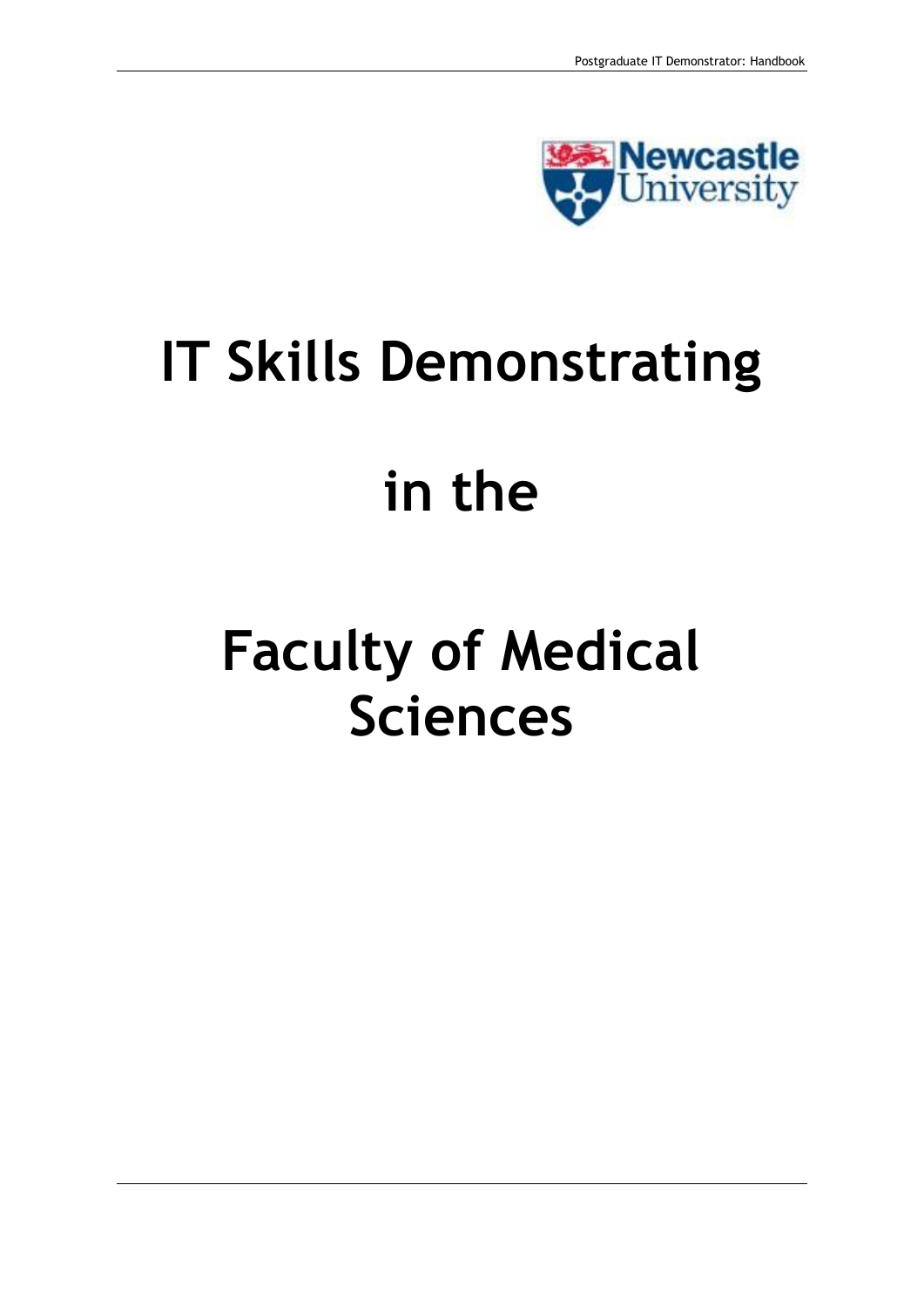## Postgraduate IT Demonstrator: Handbook

## **Contents**

| 1              |     |                                                     |  |
|----------------|-----|-----------------------------------------------------|--|
|                | 1.1 |                                                     |  |
|                | 1.2 |                                                     |  |
|                | 1.3 |                                                     |  |
| $\bf{2}$       |     | Duties and Responsibilities of an IT Demonstrator 2 |  |
|                | 2.1 |                                                     |  |
|                | 2.2 |                                                     |  |
|                | 2.3 |                                                     |  |
|                | 2.4 |                                                     |  |
|                | 2.5 |                                                     |  |
|                | 2.6 |                                                     |  |
| 3              |     |                                                     |  |
|                | 3.1 |                                                     |  |
|                | 3.2 |                                                     |  |
|                | 3.3 |                                                     |  |
| $\overline{4}$ |     |                                                     |  |
| 5              |     |                                                     |  |
| 6              |     |                                                     |  |
| 7              |     |                                                     |  |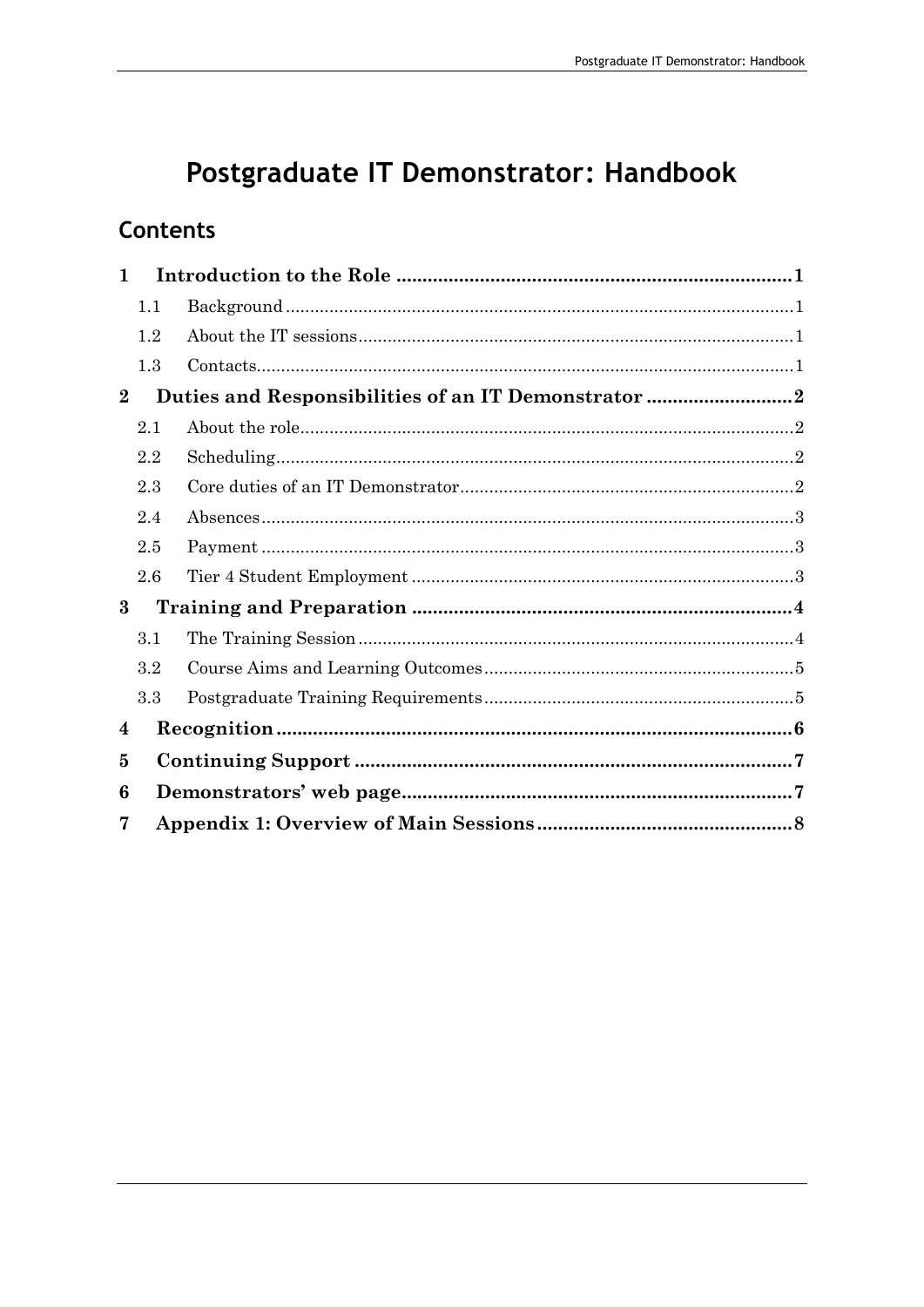## <span id="page-2-0"></span>**1 Introduction to the Role**

### <span id="page-2-1"></span>**1.1 Background**

A variety of IT courses are run each year with training being delivered to over 5000 students (undergraduate and postgraduate) in all three University Faculties. Courses are repeated many times because of the size of the student intake, the availability of computers in the clusters, and the availability and numbers of teaching/demonstrating staff.

All courses aim to improve students' opportunities for, and efficiency in, using IT. A problem-based approach to teaching has been adopted to encourage students to learn how to help themselves.

Most courses are delivered via online tutorials which remain available throughout the year. Other supporting documentation is also available online.

In order to make the teaching more meaningful for the students, and to offer more support for them during their studies and beyond, attempts are made to link the IT sessions to specific pieces of work; e.g. if a group has an essay to submit, the Document Management sessions will be timed to support them in production of the essay. Similarly, presentation skills sessions have greater impact if they precede an assessed oral or poster presentation for which students are preparing.

## <span id="page-2-2"></span>**1.2 About the IT sessions**

Demonstrating IT to students during courses carries with it a responsibility to teach skills and techniques rather than answering questions (see 2.3).

There is an increasing range of courses offered throughout the Faculties, with many courses being tailored for specific student groups so that specific development and academic requirements can be better addressed and supported.

All materials are available online at [https://www.digitalskills.ncl.ac.uk/](http://fms-itskills.ncl.ac.uk/). A summary of the main courses provided is available in [Appendix 1](#page-9-0) at the end of this document, but you should be aware that other courses will be offered. You should ensure that you are fully conversant with the materials for the course on which you are demonstrating. You should also be familiar with the general key skills, which are common themes throughout the range of courses.

## <span id="page-2-3"></span>**1.3 Contacts**

The Student Digital Skills Officer can be contacted via email at itskills.support@ncl.ac.uk. She can be contacted on any issues relating to teaching and learning in general and issues relating to pay, teaching rotas, absences and support for any extra teaching hours.

IT Demonstrators can be contacted via email: [med-it-dems@ncl.ac.uk.](mailto:med-it-dems@ncl.ac.uk) You will need to contact all demonstrators when you are unable to attend a session for which you have been scheduled and are arranging to swap your session with another demonstrator.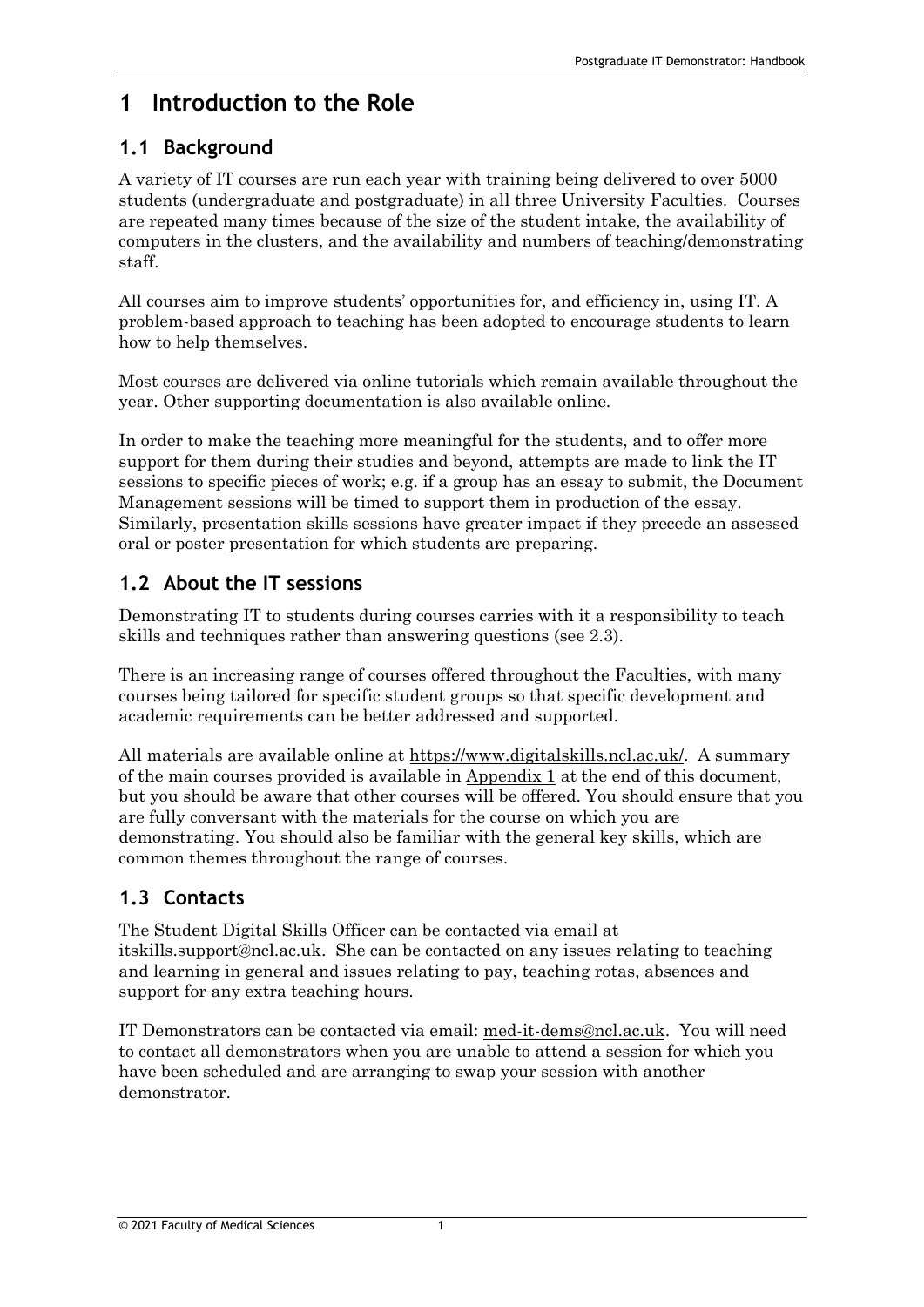## <span id="page-3-0"></span>**2 Duties and Responsibilities of an IT Demonstrator**

## <span id="page-3-1"></span>**2.1 About the role**

You will work in a team of up to 20: this will always include the session lead and may include other postgraduate demonstrators. The lead will be ultimately responsible for the class and will provide you with instructions for the smooth running of the session. The number of demonstrators varies depending on the class size and content. Most sessions involve classes between 20 and 70 students, and all take place within computer cluster rooms.

Most classes run for 2 hours and you will be scheduled to demonstrate a week in advance. Classes are only scheduled during term-time, and most teaching takes place in terms 1 and 2. On average, you should expect to work between 4 and 8 hours per month, although this varies significantly throughout the year.

You should ensure that you inform the Student Digital Skills Officer of any times that you are unavailable to demonstrate, so this can be taken into consideration when completing the demonstrator schedule. If you are scheduled to teach at a time that you cannot attend, you should arrange for a swap or replacement and inform the Student Digital Skills Officer of this change. (see 2.4 part 1.)

All communications should be sent through the mailing list: med-it-dems@ncl.ac.uk unless it is private or confidential. You will be registered to [this mailing list if you ar](mailto:med-it-dems@ncl.ac.uk)e recruited following training in September.

## **2.2 Scheduling**

<span id="page-3-2"></span>Demonstrators will be assigned sessions based on an alphabetical rotation with consideration to the number of hours assigned per month. Rotations will continue into subsequent months, i.e. if January's rotations ends on letter "G", February would start on "H". This process is used to provide the greatest possible equity among demonstrators' hours. If you notify the Student Digital Skills Officer of a period of unavailability, you will be removed from the rotation until your return. Scheduling rotation is based on sessions assigned, not sessions complete. Therefore, if you cancel or refuse an assignment, the rotation will continue normally. I.e. If Dem A and B are assigned a session each in week 1 but dem B has to cancel, then dem C will be the next in the scheduling rotation.

## <span id="page-3-3"></span>**2.3 Core duties of an IT Demonstrator**

#### **Before sessions**

- *1.* Prepare for each session by completing the online session tutorial. *Note that failure to prepare for the session will result in your dismissal from the session without pay.*
- *2.* Assist with class set up as required.

#### **During Sessions**

- 3. Attend all sessions for which you are scheduled.
- 4. Teach academic IT skills and resolve questions in such a way as to assist student learning and support online teaching materials. Ensure students learn through a question-based approach to teaching; the key being to encourage students to apply logic and problem-solve for themselves and not to complete the work for them.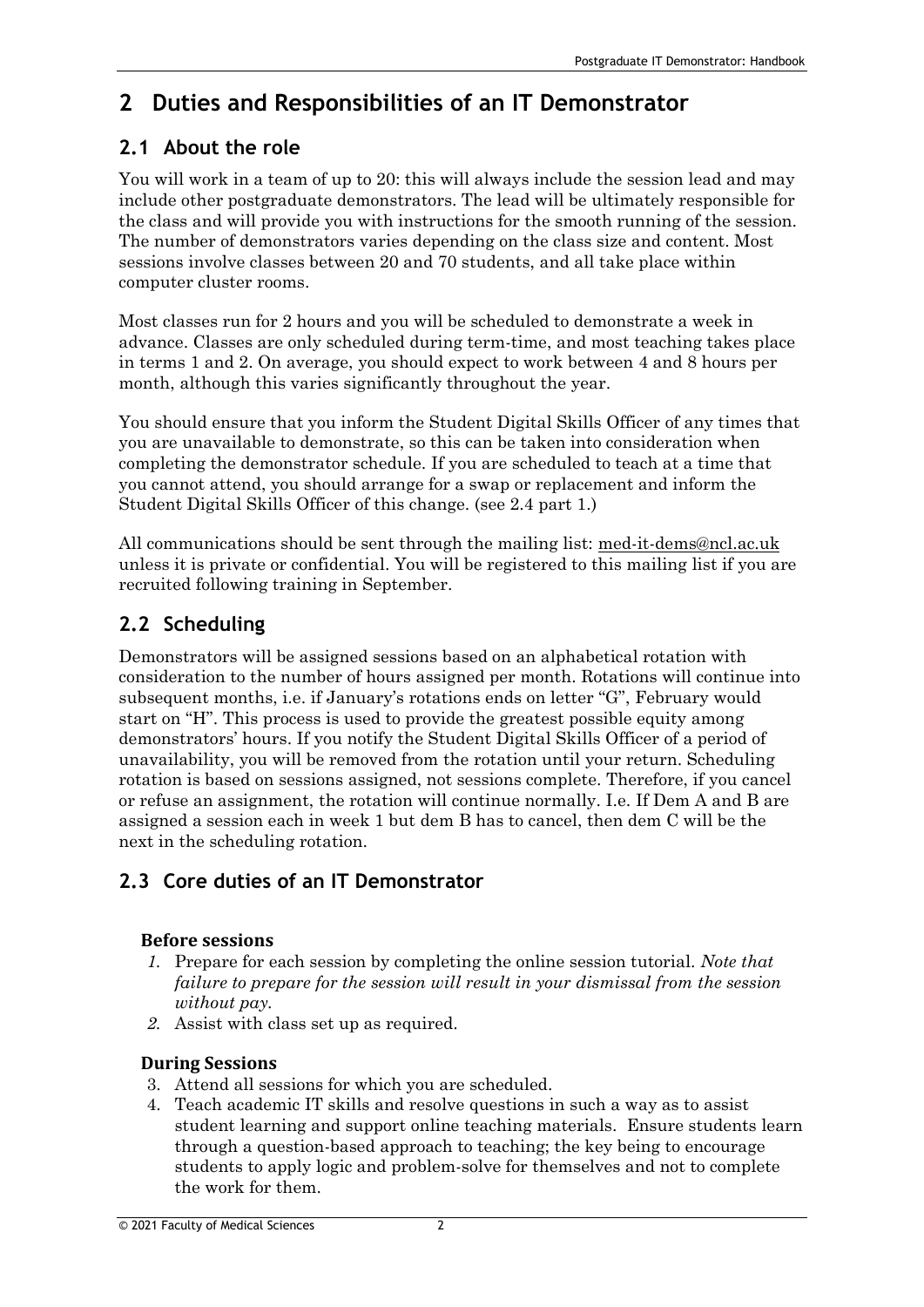- 5. Answer student queries within the classroom, accurately, succinctly, and professionally. Seek advice from colleagues when necessary.
- 6. Report to a member of staff acting as class leader, ensuring that any additional responsibilities are understood and completed efficiently.
- 7. Work as a member of a team during the teaching sessions to ensure that the class is well supported, that student queries are responded to promptly, and that proactive teaching advice and support is provided.

#### **After Sessions**

8. Assist with tidying up as required.

#### <span id="page-4-0"></span>**2.4 Absences**

You are responsible for attending all sessions for which you are scheduled.

If you have a valid reason for non-attendance at a session; e.g. sickness absence, you must notify a the Student Digital Skills Officer as soon as possible prior to it. If you fail to attend one scheduled session without notifying the Digital Skills Officer *more than 48 hours in advance*, then you may be required to meet with the Digital Skills Officer before you can be scheduled for additional sessions. If you have a sick note from a medical professional, this meeting may be waived and may, in extenuating circumstances, at the prerogative of the Digital Skills Officer, not be counted as an absence. Failure to attend a second session without more than 48 hours' notice will result in dismissal without notice, except when this is due to exceptional circumstances such as serious illness or bereavement.

#### <span id="page-4-1"></span>**2.5 Payment**

You will be paid for the number of hours you were scheduled to work, and additional time if the session overruns. This means that if a 2 hour class finishes after 1.5 hours, you will still receive 2 hours of pay. If you demonstrate for 2.25 hours and were originally scheduled for 2 hours, you will be paid for the full 2.25 hours. The current hourly rate is £15.50 per hour (pending pay award increase).

Wages are paid one month in arrears through central payroll. Therefore, hours worked in September will be paid on the last working day of October.

A summary of the hours to be sent to payroll will be circulated and you should check that this is correct. You should also ensure that payment reaches your bank account, and alert the Student Digital Skills Officer immediately if there are any discrepancies.

#### **2.6 Tier 4 Student Employment**

<span id="page-4-2"></span>All Tier 4 student should be aware of the strict working conditions attached to your visa. The conditions cover both paid and unpaid employment. The consequences of breaching the conditions of your visa can be severe and could have a long-term detrimental impact on your immigration status and your studies in the UK.

*Tier 4 students can work for Newcastle University via one of three routes:* 

*•centrally recruited part-time roles with set hours – these are usually advertised on the Newcastle University recruitment website and/or Vacancies Online*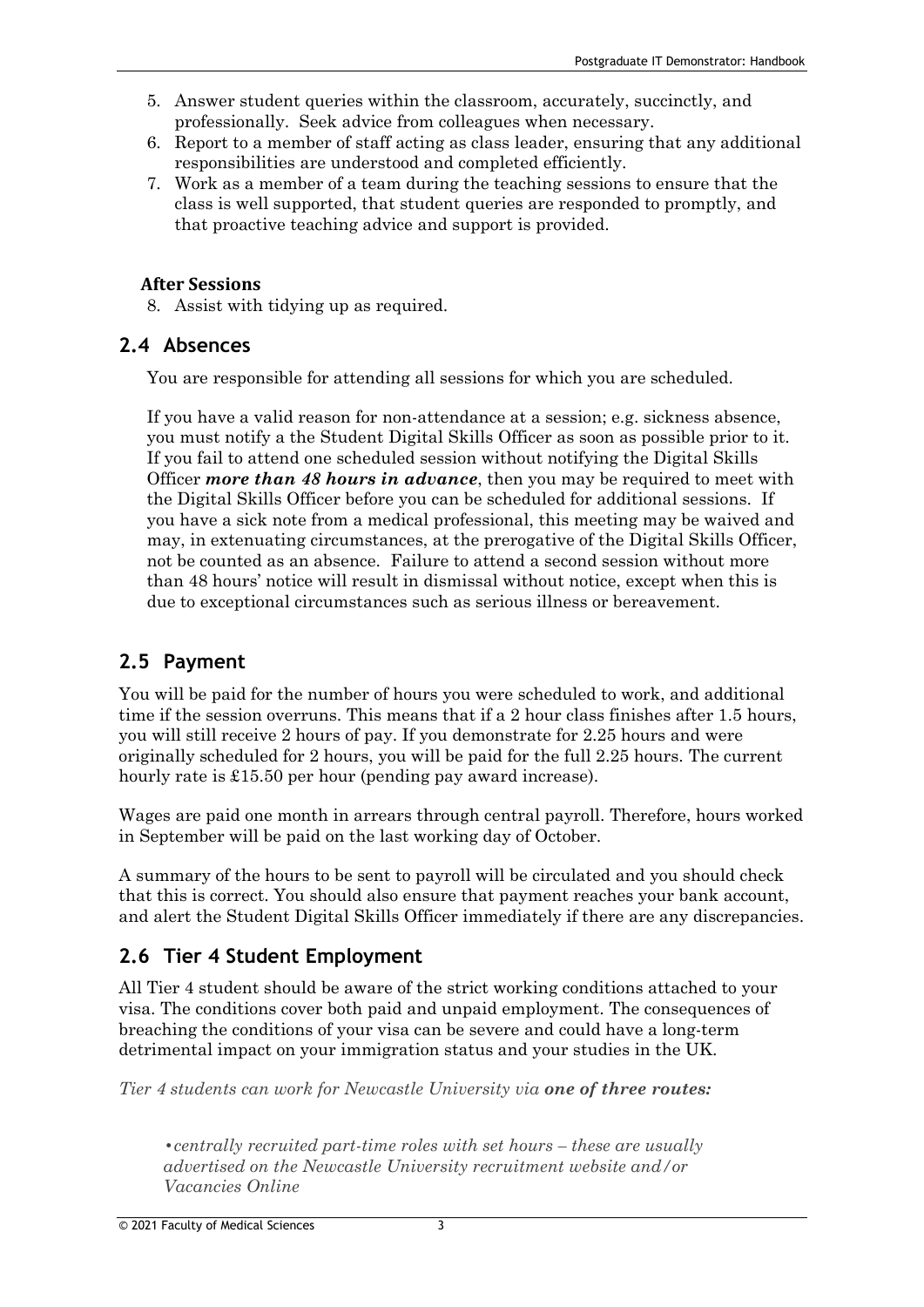*•Jobs On Campus (JobsOC)*

*•teaching and demonstrating roles, in one academic unit only*

*If you are a Tier 4 (General) visa holder and work on campus you need to:*

*•ensure that you do not work more than your visa allows during termtime, either 10 or 20 hours per week - term dates differ for undergraduate and postgraduate taught and research courses, make sure you're aware of these dates*

*•provide the university with your visa and/or biometric registration card to confirm your right to work in the UK - you need to do this before starting work*

*•respond to weekly emails from your manager about planned working hours*

*•make your manager aware of any other paid or unpaid work you are undertaking off campus.*

*-Career Services, Newcastle University (2021) "International Students," Accessed 08 June 2021 from http://www.ncl.ac.uk/careers/jobs/internationalstudents/#workingoncampus*

Newcastle University has an obligation as your Tier 4 sponsor to ensure that you do not risk over-working during your studies. In order to safeguard students against accidental breaches of visa conditions, Newcastle University is required to monitor the hours Tier 4 students plan to work.

## **3 Training and Preparation**

#### **3.1 The Training Session**

Increasing importance is being placed upon Demonstrator training and recognition within the University; responding to the demand for high-quality teaching to be provided across the University, and to reward and support Demonstrators who are vital to the success of this.

<span id="page-5-1"></span><span id="page-5-0"></span>You must attend the 4-hour training session prior to the start of term and actively participate in the event in order to become a member of the Demonstrating team. This training will cover key teaching techniques specific to the role; key skills that you must be proficient in to be able to fulfill the role successfully; and an opportunity for your IT and Teaching skills to be assessed in a practical situation.

You will be paid at administration rate for the training session, regardless of whether you are employed or not as a result of this session.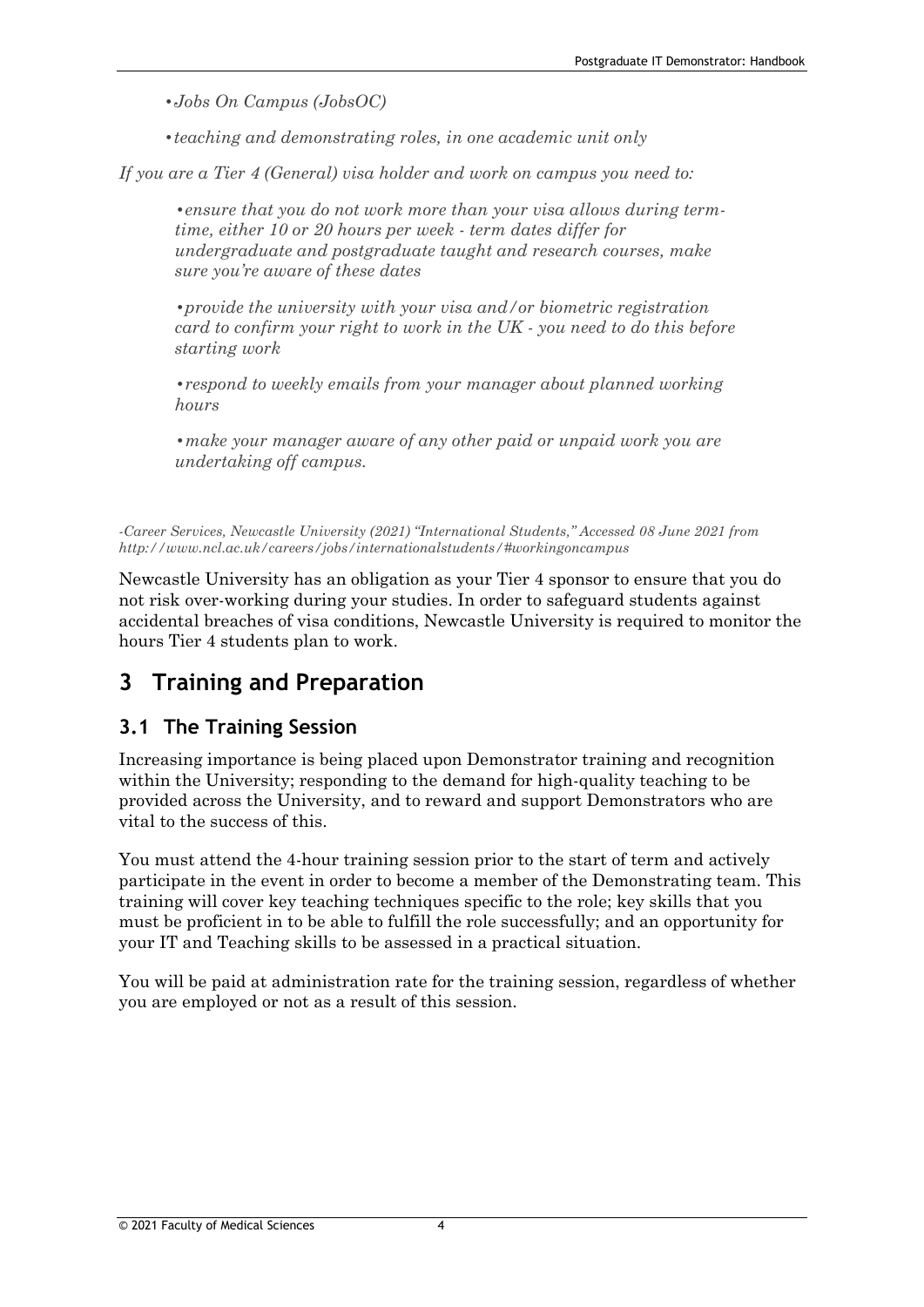#### <span id="page-6-0"></span>**3.2 Course Aims and Learning Outcomes**

The aims of IT Demonstrator training are:

- 1. To familiarise students with the duties and responsibilities of an IT Demonstrator.
- 2. To provide information about the administrative processes of the role, key contacts and wage information.
- 3. To provide an overview of the main [IT skills sessions](#page-9-0) delivered within the Faculty and identify how the courses relate to each other.
- 4. To identify any significant changes to the courses and to update returning demonstrators.
- 5. To assess IT skills competency of applicants and returning demonstrators, to ensure that they are sufficiently proficient in IT and IT-problem-solving skills.
- 6. To introduce main teaching techniques to be employed by Demonstrators in the classroom, and provide the opportunity to practise and gain awareness of these skills prior to teaching.
- 7. To underpin principles of the Higher Education Academy Professional Standards Framework, Descriptor level 1 (Associate Fellow).
- 8. To place the role of demonstrator and the teaching methodologies in context of local and national research.
- 9. To answer questions regarding the post and ensure familiarity with the role prior to the start of the academic year.

The learning outcomes of IT Demonstrator training include:

- 1. Understanding the roles and responsibilities of the post and the [support](#page-8-0) offered to teaching staff to deliver IT skills sessions to students within the Faculty.
- 2. Knowing how the role is administered and who to [contact](#page-2-3) with questions and for advice.
- 3. Understand how courses are linked and key skills are developed through course progress.
- 4. Thorough knowledge of the main skills sessions [\(DMCL/DMIT/DHSS\)](#page-9-0) and appreciation of the key skills within these courses.
- 5. Be able to problem solve common queries as practised within the training session.
- 6. Develop problem-solving skills and be aware of the techniques and process of effective problem solving within the practical classroom.
- 7. Understand the importance of effective communication skills, including listening, questioning and explaining.
- 8. Identify poor communication techniques; explain why they are poor and how they could be improved.
- 9. Know the weaknesses in core communication skills that the demonstrator has and be able to improve them to enhance teaching skills.
- 10. Understand the importance of the role of demonstrator, and the importance of effective teaching methods.
- 11. Be aware of the impact that the demonstrator has on quality of learning and teaching, and the role in enhancing and assuring quality.

## <span id="page-6-1"></span>**3.3 Postgraduate Training Requirements**

The IT Demonstrator Training Course and subsequent role of IT Demonstrator support the Researcher Development Framework under the following domains:

Domain A: Knowledge and Intellectual Abilities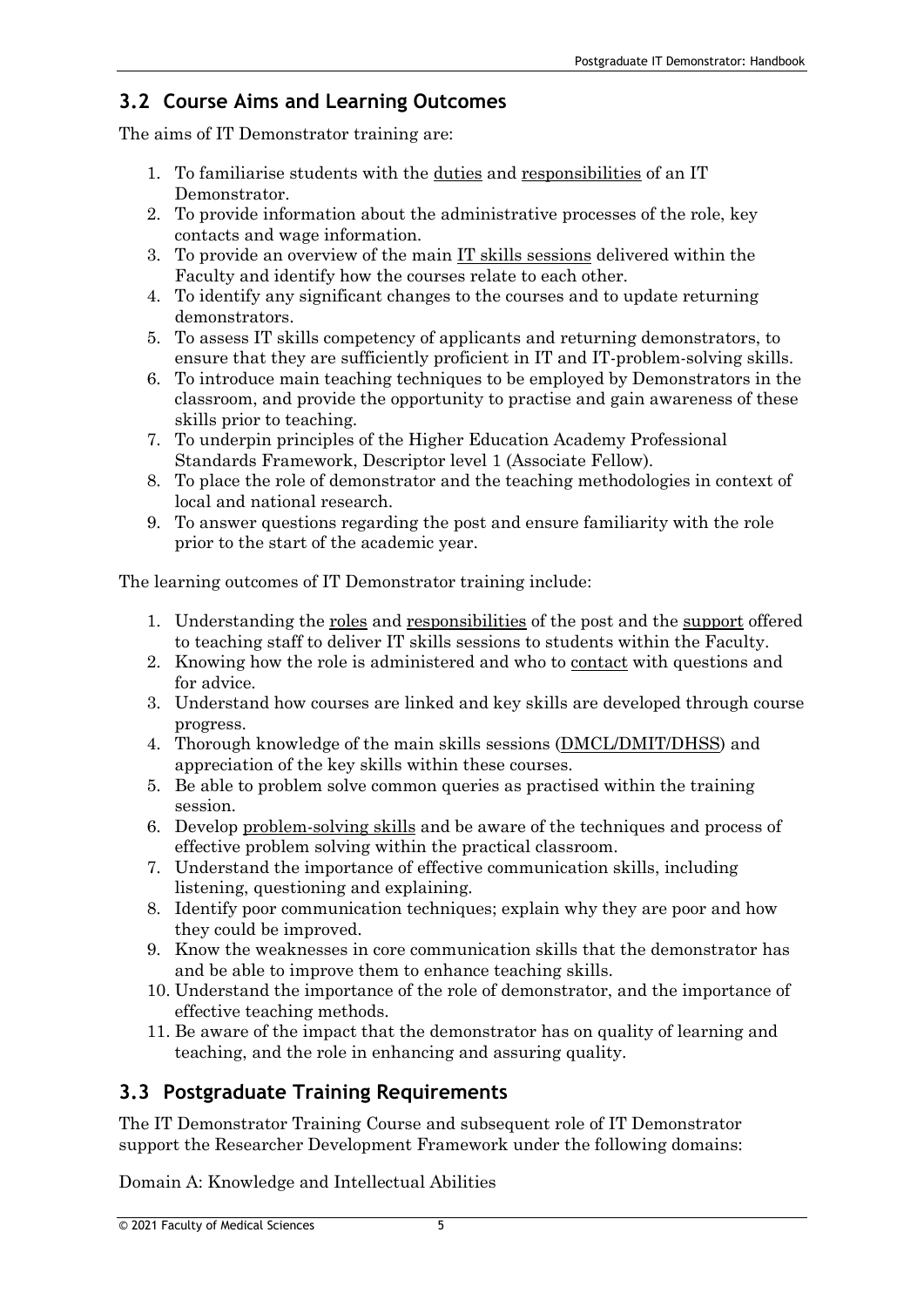- A1.5 Information literacy and management.
- A1.7 Academic literacy and numeracy.
- A2.5 Problem solving.
- A3.1 Inquiring mind.
- A3.2 Intellectual insight.
- A3.3 Innovation.

Domain B: Personal Effectiveness

- B1.1 Enthusiasm.
- B1.2 Perseverance.
- B1.3 Integrity.
- B1.4 Self-confidence.
- B1.5 Self-reflection.
- B1.6 Responsibility.
- B2.1 Preparation and prioritisation.
- B2.3 Time management.
- B3.1 Career management.
- B3.2 Continuing professional development.
- B3.3 Responsiveness to opportunities.
- B3.4 Networking.

Domain C: Research Governance and Organisation

- C1.1 Health and safety.
- C1.4 IPR and copyright.
- C1.5 Respect and confidentiality.

Domain D: Engagement, Influence and Impact

- D1.1 Collegiality.
- D1.2 Team working.
- D1.3 People management.
- D1.6 Influence and leadership.
- D1.8 Equality and diversity.
- D2.1 Communication methods.
- D3.1 Teaching.

## <span id="page-7-0"></span>**4 Recognition**

Attendance at this Training session can be recorded within your electronic portfolio and used as evidence of teaching training undertaken within your degree. This course has been recognised by the University Teaching and Learning Committee Chair. This means that it provides training at a suitable level for the role undertaken and can be used as evidence of teaching training on your CV.

Attendance at ILTHE is not compulsory, provided that IT Demonstrator Training has been completed satisfactorily. However, completion of ILTHE is strongly recommended, and students wishing to complete the advanced study option will be encouraged and supported where possible by the Student Digital Skills Officer.

A letter acknowledging the role undertaken and certificate outlining the skills gained and demonstrated will be provided at the end of employment. This letter, on University headed paper and signed by the Student Digital Skills Officer outlines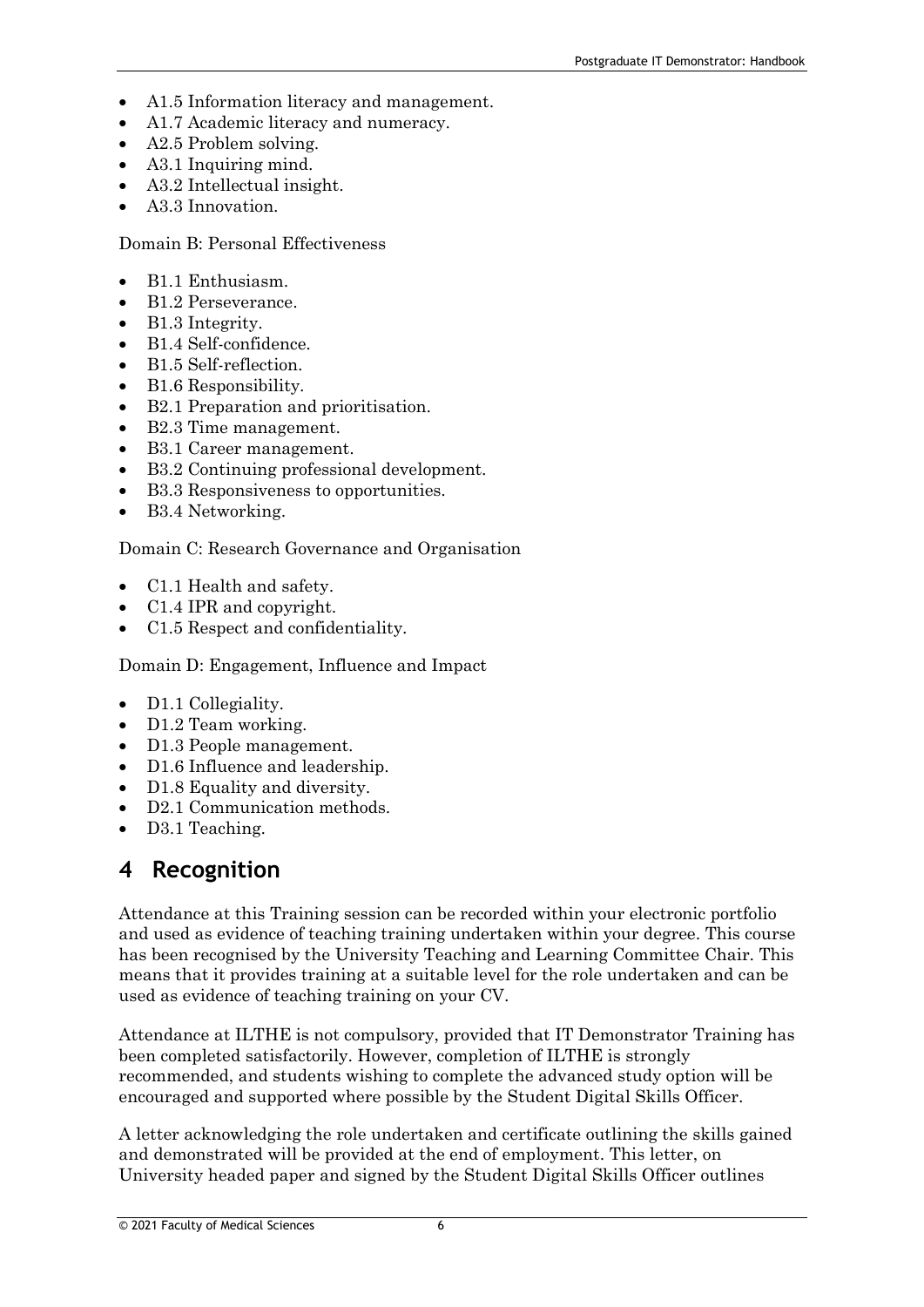the roles and experiences that this post requires, and can be used as part of documentary evidence for future jobs, including those within the University.

The Student Digital Skills officer will provide references on request, as agreed between the demonstrator and the Student Digital Skills Officer. The Student Digital Skills Officer must be informed by a demonstrator if they use them as a referee.

## <span id="page-8-0"></span>**5 Continuing Support**

You will b[e supported](#page-8-0) throughout your employment as an IT Demonstrator to successfully fulfill your role and develop your teaching skills.

Feedback on the session and any specific points to note regarding individual teaching will be provided as appropriate at the end of each session.

You will be asked to complete a reflective evaluation of your teaching experience at the end of the first term. This will be a private reflection designed to help you identify the progress and strengths you have made throughout the term. You will be able to discuss your reflections with the Student Digital Skills Officer and suggest areas where you would welcome additional experience to them so that this can be considered when rotas are developed.

If you are completing the ILTHE course you will be able to discuss what further teaching opportunities you require to support you through this particular area of your personal development. Every effort will be made to provide these opportunities but you must notify the Student Digital Skills Officer during the autumn term in order that plans can be put in place to help support you achieve the learning outcomes of this particular course.

## <span id="page-8-1"></span>**6 Demonstrators' web page**

Information regarding how to become a demonstrator, access to training, application documents and what our current demonstrators have to say, can be found at:

https://www.digitalskills.ncl.ac.uk/prospectivedems.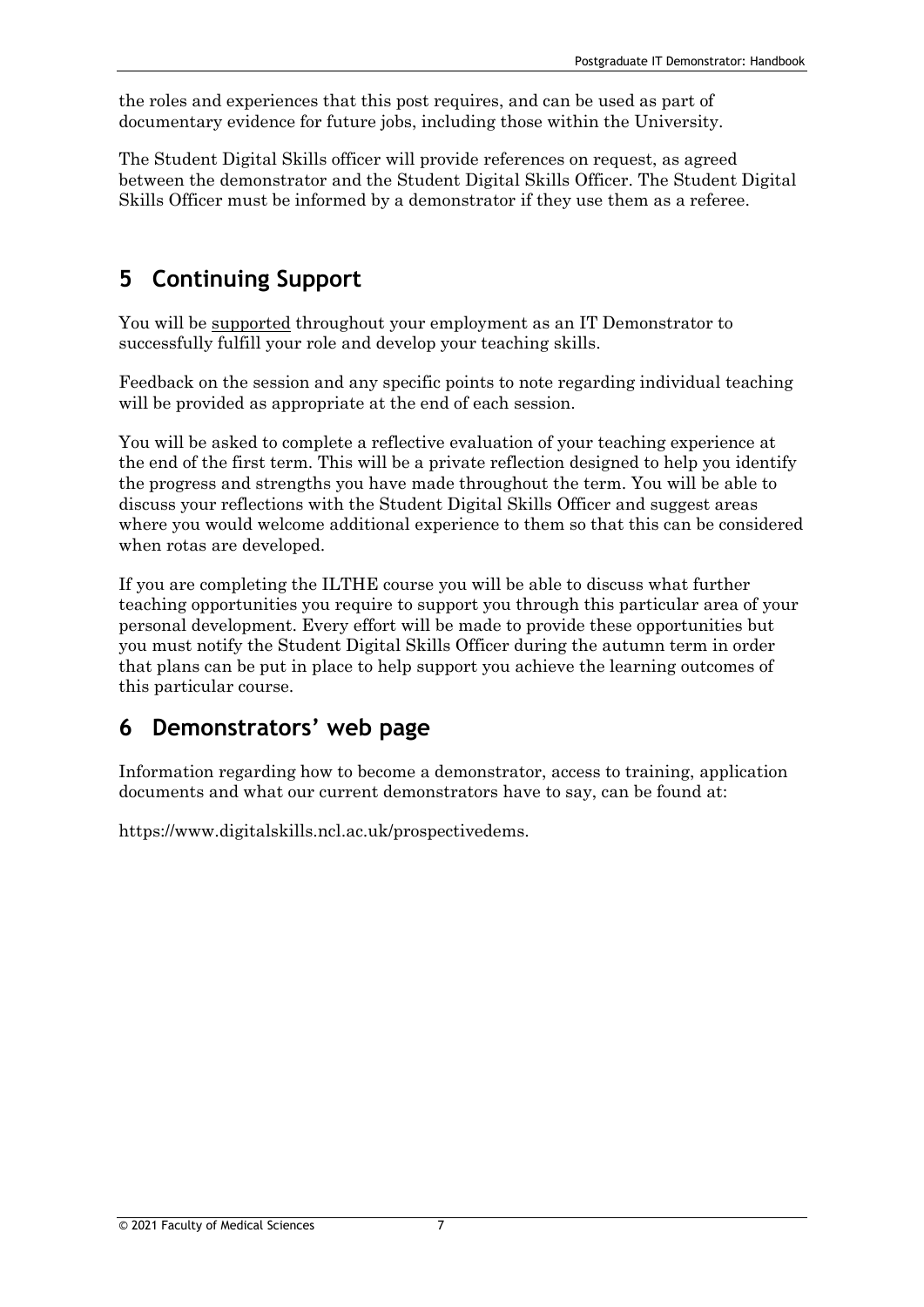## <span id="page-9-0"></span>**7 Appendix 1: Overview of Main Sessions**

#### **7.1.1 IT Induction course (ITIC)**

[https://www.digitalskills.ncl.ac.](http://fms-itskills.ncl.ac.uk/itic/)uk/prospectivedems

- Use of the computing facilities, including health and safety considerations;
- Logging on to and off of the computers and changing your password;
- Navigating the computer in Windows 7;
- Office365, NUContacts, RAS, BlackBoard;
- Connecting your own devices to the campus network;
- Good file and print practices;
- Getting help.

#### **7.1.2 Document Management – Content and Layout (DMCL)**

[https://www.digitalskills.ncl.ac.uk](http://fms-itskills.ncl.ac.uk/pgres/)/pgres

- In MS Word, use styles and stylesets to format your documents;
- Using multilevel lists:
- Inserting table of contents:
- Insert header and footer text;
- Insert equations;
- Insert columns;
- Insert footnotes;
- Effectively use the spelling and grammar checker and autocorrect features.

#### **7.1.3 Document Management – Images and Tables (DMIT)**

[https://www.digitalskills.ncl.ac.uk/pgre](http://fms-itskills.ncl.ac.uk/pgres/dmit)s

- In MS Word, inserting tables and formatting table;
- Insert images from other sources i.e. Irfanview, PowerPoint, PDFs;
- Use captions and cross-referencing to link figures and keeping them up to date;
- Insert equations;
- Insert and create shortcuts for symbols;
- Effectively navigate a document.

#### **7.1.4 Information Skills Assimilation (ISA)**

[https://www.digitalskills.ncl.ac.uk/un](http://fms-itskills.ncl.ac.uk/mbbs/isa)dergrad

- Make effective use of typical research-related applications software including EndNote and Word;
- Use this software to synthesise a complete research paper of the type typically seen in scientific journals;
- Appreciate the possibilities of using information technology;
- Solve many problems which may arise.

#### **7.1.5 Presentation Skills and Using PowerPoint (PPT)**

[https://www.digitalskills.ncl.ac.u](http://fms-itskills.ncl.ac.uk/ppt/)k/posters

- Understand the process of creating a good presentation;
- Plan and draft a successful presentation;
- Use MS PowerPoint to create an appropriate, professional and informative presentation;
- Avoid problems associated with poor presentations and misuse of PowerPoint;